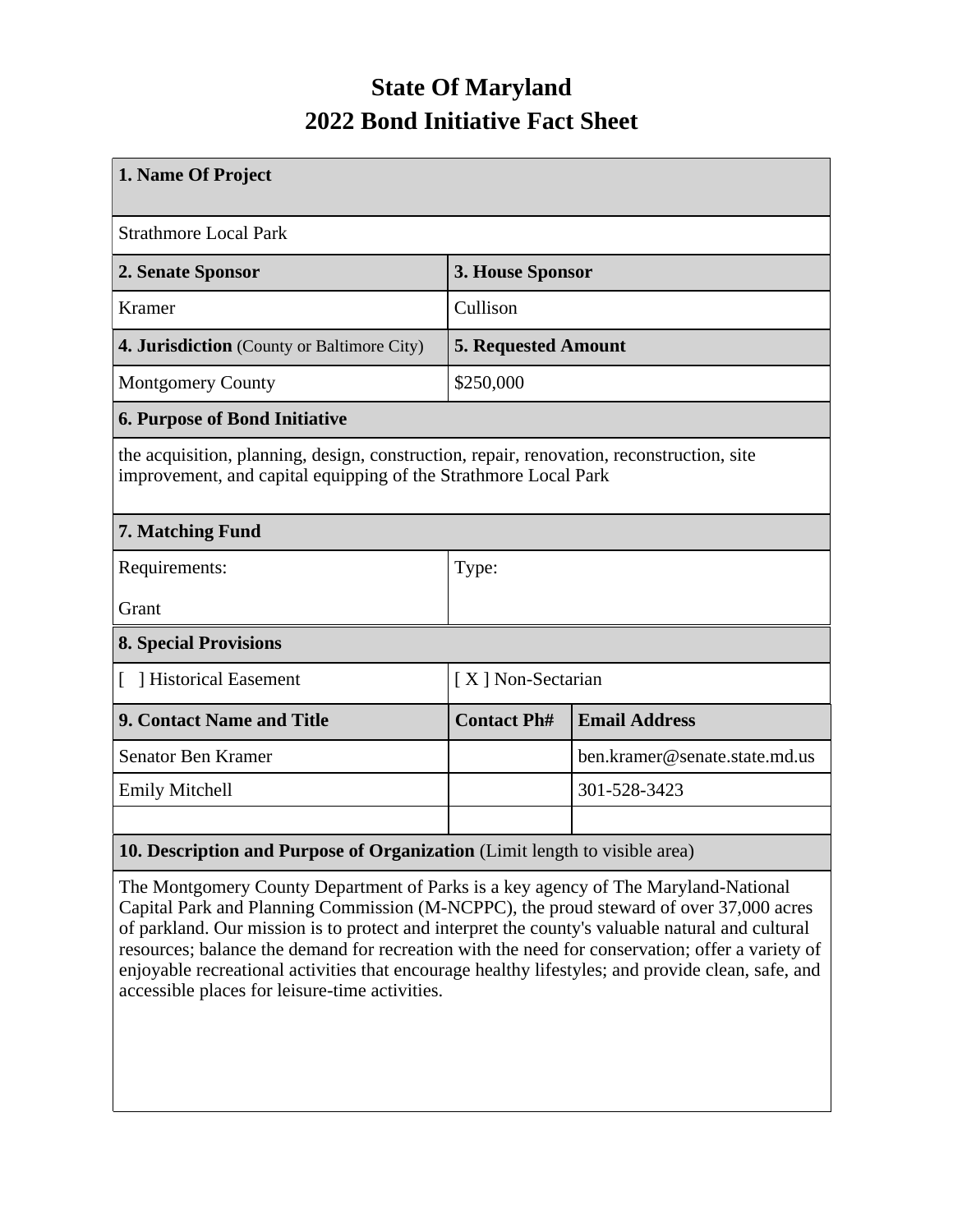## **11. Description and Purpose of Project** (Limit length to visible area)

The purpose of the project is to renovate deteriorating facilities, improve accessibility, provide stormwater management enhancements, and address community concerns at Strathmore Local Park. Renovations planned include, but are not limited to, playground renovation, conversion of tennis courts to soccer and basketball (or similar) courts, the creation of off-street parking, improved accessibility, picnic shelter replacement with new plaza and seating area, and the creation of a looped walking path. The park may include other amenities such as futsal, adult (or teen) exercise equipment, and a neighborhood trail connection.

*Round all amounts to the nearest \$1,000. The totals in Items 12 (Estimated Capital Costs) and 13 (Proposed Funding Sources) must match. The proposed funding sources must not include the value of real property unless an equivalent value is shown under Estimated Capital Costs.*

| <b>12. Estimated Capital Costs</b>                                     |             |  |  |  |  |  |
|------------------------------------------------------------------------|-------------|--|--|--|--|--|
| <b>Acquisition</b>                                                     |             |  |  |  |  |  |
| <b>Design</b>                                                          | \$250,000   |  |  |  |  |  |
| <b>Construction</b>                                                    | \$1,150,000 |  |  |  |  |  |
| <b>Equipment</b>                                                       |             |  |  |  |  |  |
| <b>Total</b>                                                           | \$1,400,000 |  |  |  |  |  |
| 13. Proposed Funding Sources - (List all funding sources and amounts.) |             |  |  |  |  |  |
| Strathmore Local Park State Aid                                        | \$800,000   |  |  |  |  |  |
| M-NCPPC CIP Program                                                    | \$600,000   |  |  |  |  |  |
|                                                                        |             |  |  |  |  |  |
|                                                                        |             |  |  |  |  |  |
|                                                                        |             |  |  |  |  |  |
|                                                                        |             |  |  |  |  |  |
|                                                                        |             |  |  |  |  |  |
|                                                                        |             |  |  |  |  |  |
|                                                                        |             |  |  |  |  |  |
|                                                                        |             |  |  |  |  |  |
|                                                                        |             |  |  |  |  |  |
| <b>Total</b>                                                           | \$1,400,000 |  |  |  |  |  |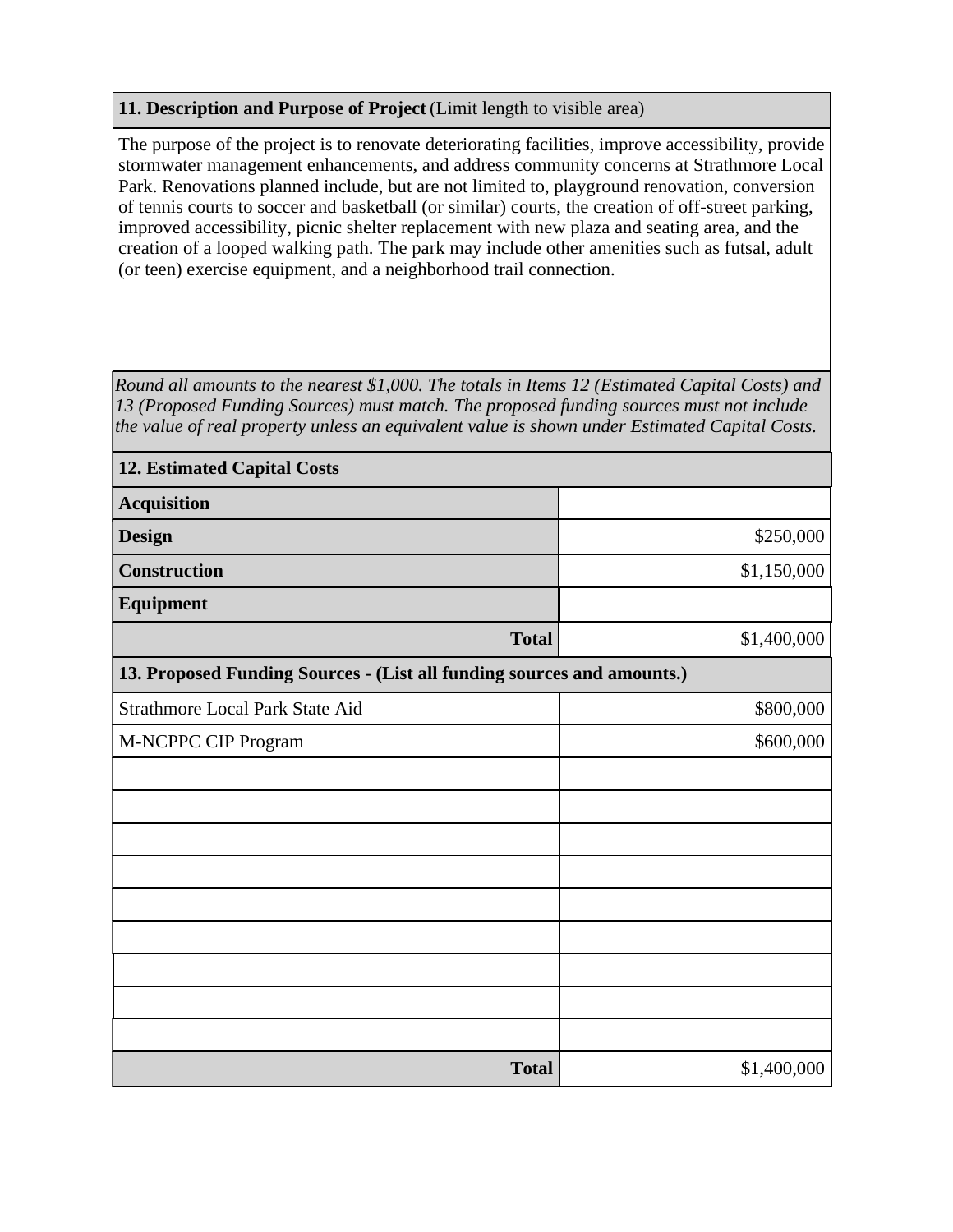| 14. Project Schedule (Enter a date or one of the following in each box. N/A, TBD or Complete)                                                                  |                        |  |                                              |                                                                                         |                           |                                                                   |         |                                                                                              |  |
|----------------------------------------------------------------------------------------------------------------------------------------------------------------|------------------------|--|----------------------------------------------|-----------------------------------------------------------------------------------------|---------------------------|-------------------------------------------------------------------|---------|----------------------------------------------------------------------------------------------|--|
| <b>Begin Design</b>                                                                                                                                            | <b>Complete Design</b> |  |                                              |                                                                                         | <b>Begin Construction</b> |                                                                   |         | <b>Complete Construction</b>                                                                 |  |
| Ongoing                                                                                                                                                        |                        |  | July, 2022                                   |                                                                                         |                           | September, 2022<br>September, 2023                                |         |                                                                                              |  |
| <b>15. Total Private Funds</b><br>and Pledges Raised                                                                                                           |                        |  |                                              | <b>16. Current Number of People</b><br><b>Served Annually at Project</b><br><b>Site</b> |                           |                                                                   |         | 17. Number of People to be<br><b>Served Annually After the</b><br><b>Project is Complete</b> |  |
| 10,000                                                                                                                                                         |                        |  |                                              |                                                                                         |                           |                                                                   | 10,000  |                                                                                              |  |
|                                                                                                                                                                |                        |  |                                              |                                                                                         |                           | 18. Other State Capital Grants to Recipients in the Past 15 Years |         |                                                                                              |  |
| <b>Legislative Session</b>                                                                                                                                     |                        |  |                                              | <b>Amount</b>                                                                           |                           | <b>Purpose</b>                                                    |         |                                                                                              |  |
| 2021                                                                                                                                                           |                        |  |                                              | \$200,000                                                                               |                           | <b>Wheaton Regional Park</b>                                      |         |                                                                                              |  |
|                                                                                                                                                                |                        |  |                                              |                                                                                         |                           |                                                                   |         |                                                                                              |  |
|                                                                                                                                                                |                        |  |                                              |                                                                                         |                           |                                                                   |         |                                                                                              |  |
|                                                                                                                                                                |                        |  |                                              |                                                                                         |                           |                                                                   |         |                                                                                              |  |
| 19. Legal Name and Address of Grantee                                                                                                                          |                        |  |                                              |                                                                                         |                           | <b>Project Address (If Different)</b>                             |         |                                                                                              |  |
| Maryland-National Capital Park and<br><b>Planning Commission</b><br>Montgomery County Department of Parks<br>2425 Reedie Road<br>$11th$ Floor                  |                        |  | 3210 Beaverwood Lane<br>Aspen Hill, MD 20906 |                                                                                         |                           |                                                                   |         |                                                                                              |  |
| 20. Legislative District in<br>19 - Montgomery County<br><b>Which Project is Located</b>                                                                       |                        |  |                                              |                                                                                         |                           |                                                                   |         |                                                                                              |  |
| 21. Legal Status of Grantee (Please Check One)                                                                                                                 |                        |  |                                              |                                                                                         |                           |                                                                   |         |                                                                                              |  |
| <b>Local Govt.</b>                                                                                                                                             |                        |  | <b>For Profit</b>                            |                                                                                         | <b>Non Profit</b>         |                                                                   | Federal |                                                                                              |  |
| [X]                                                                                                                                                            |                        |  | $\lceil$ $\rceil$                            | $\begin{bmatrix} 1 \end{bmatrix}$                                                       |                           | $\lceil$ 1                                                        |         |                                                                                              |  |
| 22. Grantee Legal Representative                                                                                                                               |                        |  |                                              | 23. If Match Includes Real Property:                                                    |                           |                                                                   |         |                                                                                              |  |
| Name:                                                                                                                                                          | <b>Adrian Gardner</b>  |  |                                              | <b>Has An Appraisal</b><br><b>Been Done?</b>                                            |                           |                                                                   | Yes/No  |                                                                                              |  |
| <b>Phone:</b>                                                                                                                                                  | 301-495-2460           |  |                                              |                                                                                         |                           |                                                                   |         |                                                                                              |  |
| <b>Address:</b>                                                                                                                                                |                        |  | If Yes, List Appraisal Dates and Value       |                                                                                         |                           |                                                                   |         |                                                                                              |  |
| Maryland-National Capital Park and<br><b>Planning Commission</b><br>Montgomery County Department of Parks<br>2425 Reedie Drive 11th Floor<br>Wheaton, MD 20902 |                        |  |                                              |                                                                                         |                           |                                                                   |         |                                                                                              |  |
| Attn: Bond Bill Administrator, Park<br>سمادات المستحدث والمستحدث                                                                                               |                        |  |                                              |                                                                                         |                           |                                                                   |         |                                                                                              |  |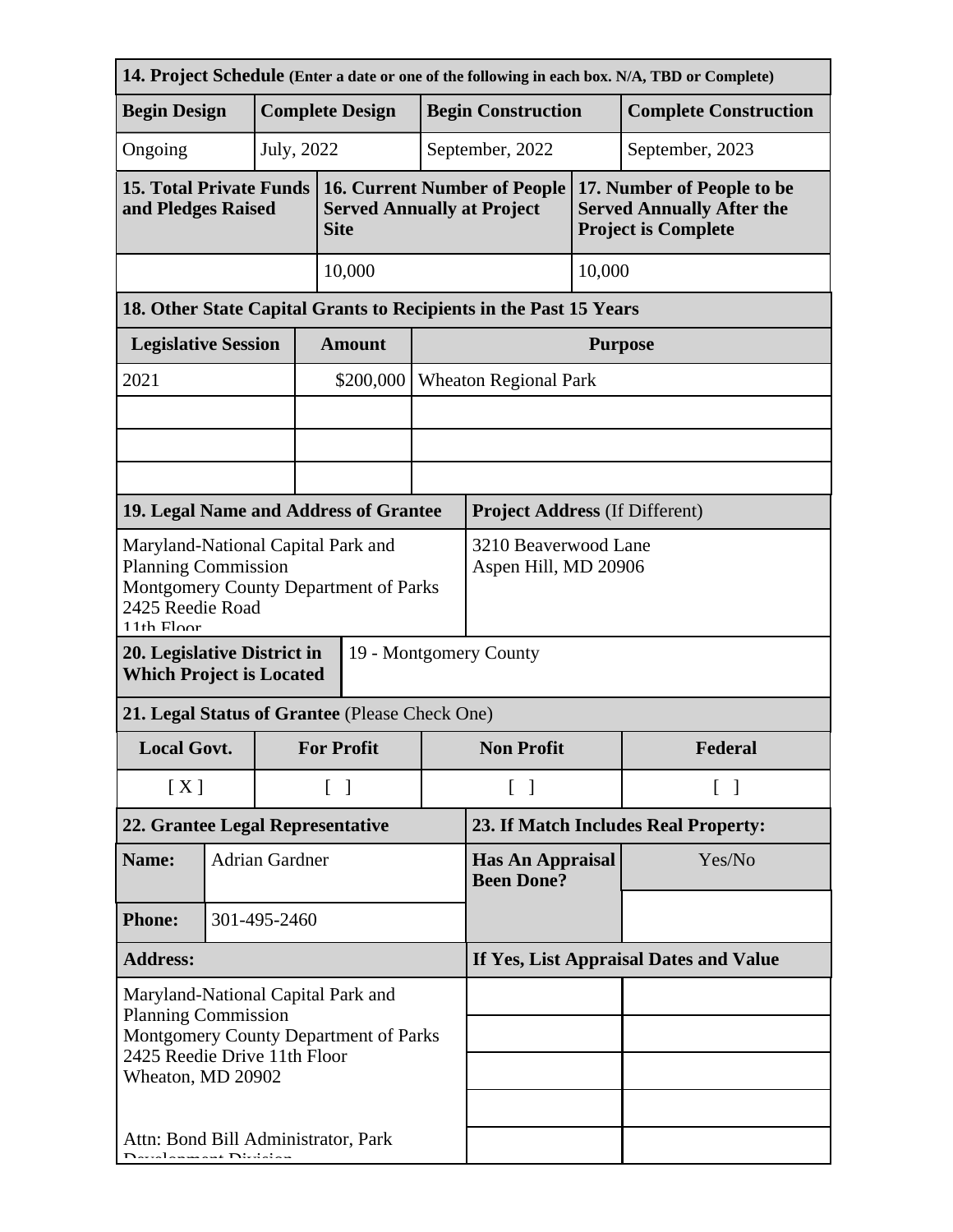| 24. Impact of Project on Staffing and Operating Cost at Project Site               |                                                                                              |                          |                                           |                                             |          |  |  |  |
|------------------------------------------------------------------------------------|----------------------------------------------------------------------------------------------|--------------------------|-------------------------------------------|---------------------------------------------|----------|--|--|--|
| <b>Current # of</b><br><b>Employees</b>                                            | Projected # of<br><b>Employees</b>                                                           |                          | <b>Current Operating</b><br><b>Budget</b> | <b>Projected Operating</b><br><b>Budget</b> |          |  |  |  |
| <10                                                                                | <10                                                                                          |                          | 50000.00                                  |                                             | 50000.00 |  |  |  |
| 25. Ownership of Property (Info Requested by Treasurer's Office for bond purposes) |                                                                                              |                          |                                           |                                             |          |  |  |  |
| A. Will the grantee own or lease (pick one) the property to be improved?<br>Own    |                                                                                              |                          |                                           |                                             |          |  |  |  |
| B. If owned, does the grantee plan to sell within 15 years?<br>N <sub>o</sub>      |                                                                                              |                          |                                           |                                             |          |  |  |  |
|                                                                                    | C. Does the grantee intend to lease any portion of the property to others?<br>N <sub>o</sub> |                          |                                           |                                             |          |  |  |  |
|                                                                                    | D. If property is owned by grantee any space is to be leased, provide the following:         |                          |                                           |                                             |          |  |  |  |
|                                                                                    | <b>Lessee</b>                                                                                | <b>Terms</b> of<br>Lease | Cost<br><b>Covered</b><br>by Lease        | <b>Square</b><br>Footage<br><b>Leased</b>   |          |  |  |  |
|                                                                                    |                                                                                              |                          |                                           |                                             |          |  |  |  |
|                                                                                    |                                                                                              |                          |                                           |                                             |          |  |  |  |
|                                                                                    |                                                                                              |                          |                                           |                                             |          |  |  |  |
|                                                                                    |                                                                                              |                          |                                           |                                             |          |  |  |  |
|                                                                                    |                                                                                              |                          |                                           |                                             |          |  |  |  |
|                                                                                    |                                                                                              |                          |                                           |                                             |          |  |  |  |
|                                                                                    | E. If property is leased by grantee - Provide the following:                                 |                          |                                           |                                             |          |  |  |  |
| <b>Name of Leaser</b>                                                              |                                                                                              |                          | <b>Length of</b><br>Lease                 | <b>Options to Renew</b>                     |          |  |  |  |
|                                                                                    |                                                                                              |                          |                                           |                                             |          |  |  |  |
|                                                                                    |                                                                                              |                          |                                           |                                             |          |  |  |  |
|                                                                                    |                                                                                              |                          |                                           |                                             |          |  |  |  |
|                                                                                    |                                                                                              |                          |                                           |                                             |          |  |  |  |
|                                                                                    |                                                                                              |                          |                                           |                                             |          |  |  |  |
|                                                                                    |                                                                                              |                          |                                           |                                             |          |  |  |  |
| <b>26. Building Square Footage:</b>                                                |                                                                                              |                          |                                           |                                             |          |  |  |  |
| <b>Current Space GSF</b>                                                           |                                                                                              |                          |                                           |                                             |          |  |  |  |
| <b>Space to be Renovated GSF</b>                                                   |                                                                                              |                          |                                           |                                             |          |  |  |  |
| <b>New GSF</b>                                                                     |                                                                                              |                          |                                           |                                             |          |  |  |  |